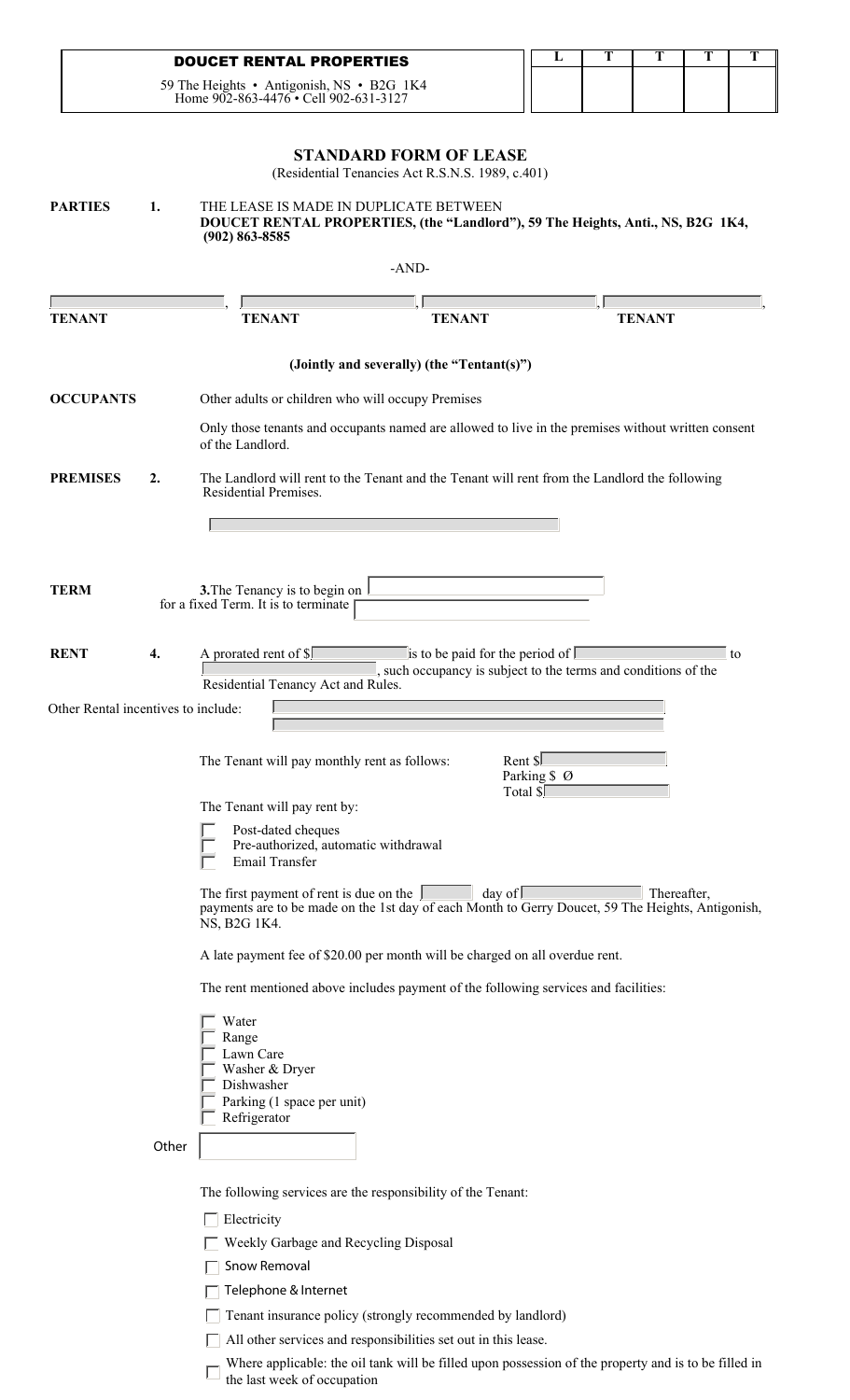|                                     |                | <b>DOUCET RENTAL PROPERTIES</b>                                                                                                                                                                                                                                                                                                                                                                                         | L | T | T                           | T | T |  |  |  |
|-------------------------------------|----------------|-------------------------------------------------------------------------------------------------------------------------------------------------------------------------------------------------------------------------------------------------------------------------------------------------------------------------------------------------------------------------------------------------------------------------|---|---|-----------------------------|---|---|--|--|--|
|                                     |                | 59 The Heights • Antigonish, NS • B2G 1K4<br>Tel 902-863-4476 • 902-863-8585 • (F) 902-863-5100                                                                                                                                                                                                                                                                                                                         |   |   |                             |   |   |  |  |  |
| <b>RENT</b><br><b>Increase</b>      |                | The rent may be increased on four (4) month's written notice in accordance with the provisions of<br>the Nova Scotia Residential Tenancies Act but not more frequently than once in a twelve-month<br>period.                                                                                                                                                                                                           |   |   |                             |   |   |  |  |  |
| <b>SECURITY</b>                     | 5.             | A security deposit is not required.                                                                                                                                                                                                                                                                                                                                                                                     |   |   |                             |   |   |  |  |  |
|                                     |                | $-OR-$                                                                                                                                                                                                                                                                                                                                                                                                                  |   |   |                             |   |   |  |  |  |
|                                     |                | A security deposit in the amount of $\mathcal{S}$<br>to the Landlord (not to exceed one half of the rent). Any re-nogiation of the lease duration will<br>result in a forfeiture of the secuity deposit.                                                                                                                                                                                                                |   |   | has been paid by the Tenant |   |   |  |  |  |
| STATUTORY 6.                        |                | The following statutory conditions apply:                                                                                                                                                                                                                                                                                                                                                                               |   |   |                             |   |   |  |  |  |
|                                     | $\mathbf{1}$   | Condition of Premises - The Landlord shall keep the premises in a good state of repair and fit for<br>habitation during the tenancy and shall comply with any statutory enactment or law respecting<br>standards of health, safety or housing.                                                                                                                                                                          |   |   |                             |   |   |  |  |  |
|                                     | 2              | Services - Where the landlord provides a service or facility to the Tenant that is reasonably related to<br>the Tenant's continued use and enjoyment of the Premises such as, but not so as to restrict the<br>generality of the foregoing, water, appliances, garbage collection, the Landlord shall not discontinue<br>providing that service to the Tenant without permission from the Residential Tenancies Board.  |   |   |                             |   |   |  |  |  |
|                                     | 3              | Good Behavior - A Tenant shall conduct himself in such a manner as not to interfere with the possession<br>or occupancy of other Tenants. Tenants are responsible for the behavior of their visitors both in their<br>apartment and in the common areas of the apartment building.                                                                                                                                      |   |   |                             |   |   |  |  |  |
|                                     | 4              | Obligation of the Tenant - The Tenant shall be responsible for the ordinary cleanliness of the interior<br>of the Premises and any damages are to be reported to the landlord and the landlord will carry out<br>repairs and bill the tenant. These changes will be in line with the market cost for such repairs NO<br>repairs are to be carried out by anyone other than the landlord or their designate.             |   |   |                             |   |   |  |  |  |
|                                     | 5              | Entry of Premises - Except in the case of an emergency, the Landlord shall not enter the Premises<br>without the consent of the Tenant unless:                                                                                                                                                                                                                                                                          |   |   |                             |   |   |  |  |  |
|                                     |                | (a) notice of termination of the tenancy has been given and the entry is a reasonable hour for the<br>purpose of exhibiting the Premises to prospective tenants or purchasers; or                                                                                                                                                                                                                                       |   |   |                             |   |   |  |  |  |
|                                     |                | (b) the entry is made during daylight hours and written notice of the time of the entry has been given<br>to the Tenant at least twenty-four hours in advance of the entry.                                                                                                                                                                                                                                             |   |   |                             |   |   |  |  |  |
|                                     |                | (c) A maintenance entry is required when a prolonged absence occurs to ensure water, heat, electrical<br>appliances etc. are appropriately cared for i.e.: Christmas break and summer break.                                                                                                                                                                                                                            |   |   |                             |   |   |  |  |  |
|                                     | 6              | Entry Doors - Except by mutual consent, the landlord or the Tenant shall not during occupancy by the<br>tenant under the tenancy alter or cause to be altered the lock or locking system on any door that gives<br>entry to the premises. NO wedging entry doors open.                                                                                                                                                  |   |   |                             |   |   |  |  |  |
|                                     | 7              | Late Payment Penalty - Where the Lease contains provision for a monetary penalty for late payment<br>of rent, the monetary penalty shall not exceed one per cent per month of the monthly rent, late<br>payment penalty is \$20.00.                                                                                                                                                                                     |   |   |                             |   |   |  |  |  |
|                                     | $8\phantom{1}$ | Any other adjustments to the lease will be noted in Appendix                                                                                                                                                                                                                                                                                                                                                            |   |   |                             |   |   |  |  |  |
| <b>REASONABLE 7</b><br><b>RULES</b> |                | The Tenant promises to comply with any rules concerning the Tenant's use, occupancy or<br>maintenance of the Residential Premises or Building or use of services and facilities provided by the<br>Landlord provided that the rules are in writing, are reasonable in all circumstances and the<br>Tenant is given a copy of the rules at the time of entering into the Lease and is given a copy of any<br>amendments. |   |   |                             |   |   |  |  |  |
|                                     |                | The Tenant acknowledges receipt of the Rules of the Building which are attached to and<br>form part of this lease as Paragraph 7A (Rules and Regulations);                                                                                                                                                                                                                                                              |   |   |                             |   |   |  |  |  |

- The Tenant is responsible for ensuring that his family, visitors, quests servants and agents will observe and comply with the Rules and Regulations when in the Building or the Residential Premises.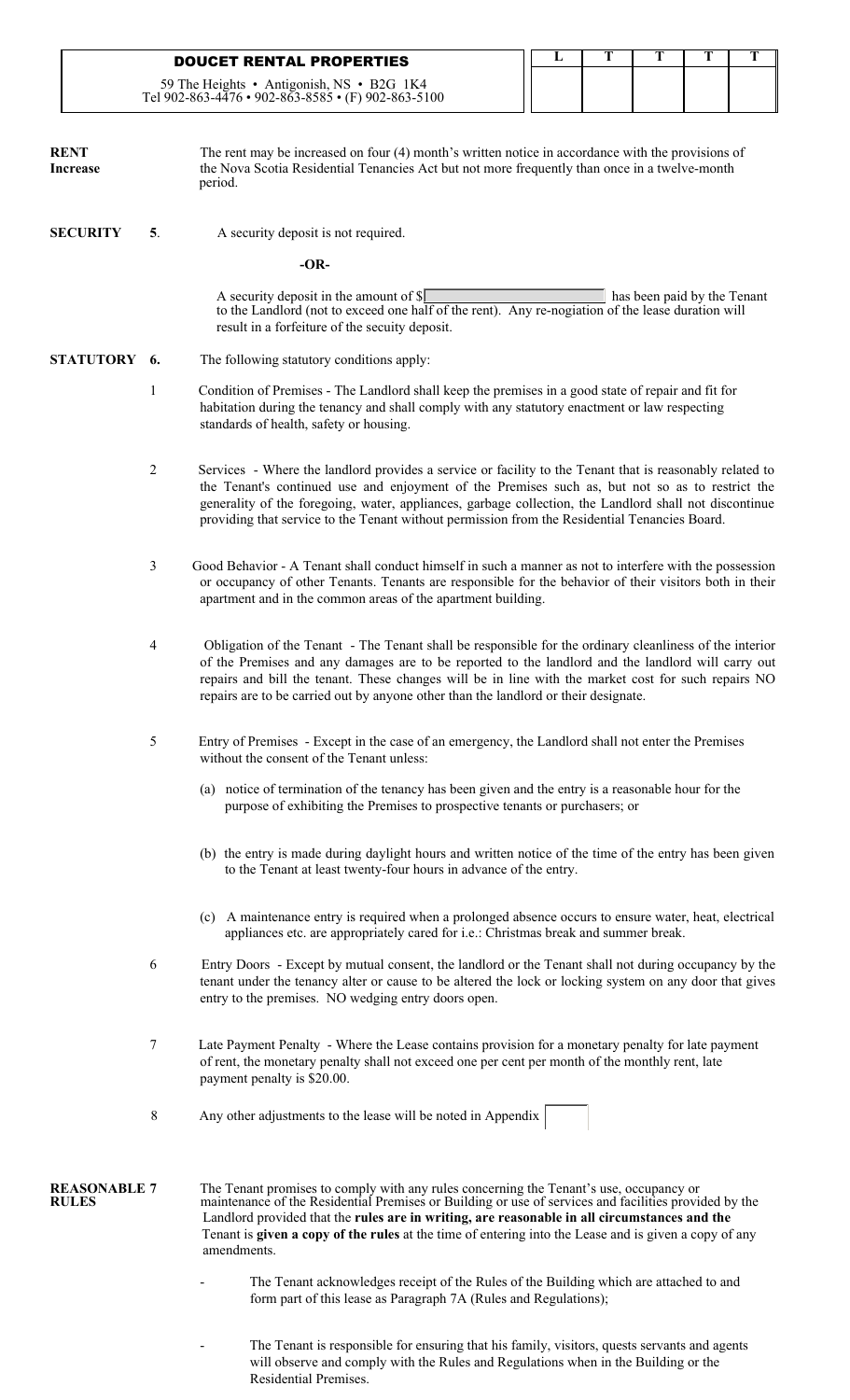| <b>DOUCET RENTAL PROPERTIES</b>                                                                 |  |  |  |
|-------------------------------------------------------------------------------------------------|--|--|--|
| 59 The Heights • Antigonish, NS • B2G 1K4<br>Tel 902-863-4476 • 902-863-8585 • (F) 902-863-5100 |  |  |  |

| <b>ADDITIONAL</b><br><b>OBLIGATIONS8.</b>    | The Tenant promises to comply with any additional obligations set out by the Landlord                                                                                                                                                                                                                                  |                                                                                                                                                                                                                                                                                                                         |  |  |  |  |  |  |  |  |
|----------------------------------------------|------------------------------------------------------------------------------------------------------------------------------------------------------------------------------------------------------------------------------------------------------------------------------------------------------------------------|-------------------------------------------------------------------------------------------------------------------------------------------------------------------------------------------------------------------------------------------------------------------------------------------------------------------------|--|--|--|--|--|--|--|--|
| 9<br><b>RENTAL</b><br><b>ARREARS</b>         | In a month to month or year to year Tenancy where the rent is in arrears for thirty (30) days, the<br>Landlord may give to the Tenant notice to quit the Residential Premises fifteen (15) days from the<br>date the notice is given.                                                                                  |                                                                                                                                                                                                                                                                                                                         |  |  |  |  |  |  |  |  |
| <b>SECURITY</b><br>10<br><b>OF TENURE</b>    | Where the Tenant has resided in the Residential Premises for Five $(5)$ years or more, notice to quit<br>may only be given in accordance with the Residential Tenancies Act.                                                                                                                                           |                                                                                                                                                                                                                                                                                                                         |  |  |  |  |  |  |  |  |
| <b>TERMINATION 11</b><br><b>OF TENANCY</b>   | Fixed Term Leases automatically end on the last day of the lease and NO notice is required from<br>the Tenant or Landlord.                                                                                                                                                                                             |                                                                                                                                                                                                                                                                                                                         |  |  |  |  |  |  |  |  |
| <b>FIXED TERM</b>                            | (For Tenant default of Lease or Rules and Regulations, see Paragraph 7A)                                                                                                                                                                                                                                               |                                                                                                                                                                                                                                                                                                                         |  |  |  |  |  |  |  |  |
|                                              | By the Tenant (Check one)<br>Fixed Term Lease - Lease ends on<br>The last day of the lease agreement;<br>No notice is required<br>month to month tenancy-at lease one<br>$(1)$ month before the expiration of any<br>Such month;<br>week to week-at least one (1) full<br>week's notice before the end of any<br>week; | by the Landlord (Check one)<br>Fixed Term Lease - Lease ends on<br>The last day of the lease agreement;<br>No notice is required<br>month to month tenancy-at least three (3)<br>months before the expiration of any such<br>months:<br>week to week-at least four (4) full weeks<br>notice before the end of any week; |  |  |  |  |  |  |  |  |
| <b>TENTANTS</b><br><b>GIVING NOTICE</b>      |                                                                                                                                                                                                                                                                                                                        |                                                                                                                                                                                                                                                                                                                         |  |  |  |  |  |  |  |  |
| <b>EXCEPT</b><br>E VOU WIGH TO TED HIJ AT TE |                                                                                                                                                                                                                                                                                                                        | VEAD TO VEAD LEAGE AT THE END OF THE LEAGE TEDM THE LAW                                                                                                                                                                                                                                                                 |  |  |  |  |  |  |  |  |

IF YOU WISH TO TERMINATE A YEAR TO YEAR LEASE AT THE END OF THE LEASE TERM, THE LAW REQUIRES THAT YOU MUST GIVE AT LEAST 3 MONTHS WRITTEN NOTICE ON OR BEFORE<br>(NOTICE Date -3 months prior to Anniversary Date)

 $\overline{a}$ OTHERWISE THE LEASE WILL AUTOMATICALLY BE RENEWED FOR ANOTHER YEAR.

IF YOU WISH TO TERMINATE A MONTH TO MONTH LEASE, YOU MUST GIVE AT LEAST 1 FULL MONTH'S WRITTEN NOTICE BEFORE THE EXPIRATION OF ANY SUCH MONTH.

**BINDING** 12 This lease is for the benefit of the Landlord and is binding on the Tenant, their heirs, executors, and administrators, assigns and successors in title. and administrators, assigns and successors in title.

Г

I have received a copy of the Residential Tenancies Act.

SIGNATURE OF THE LANDLORD

DATE SIGNATURE (S) OF TENANT (S) **(Jointly and severally)** 

> SIGNATURE (S) OF TENANT (S) **(Jointly and severally)**

> SIGNATURE (S) OF TENANT (S) **(Jointly and severally)**

> SIGNATURE (S) OF TENANT (S) **(Jointly and severally)**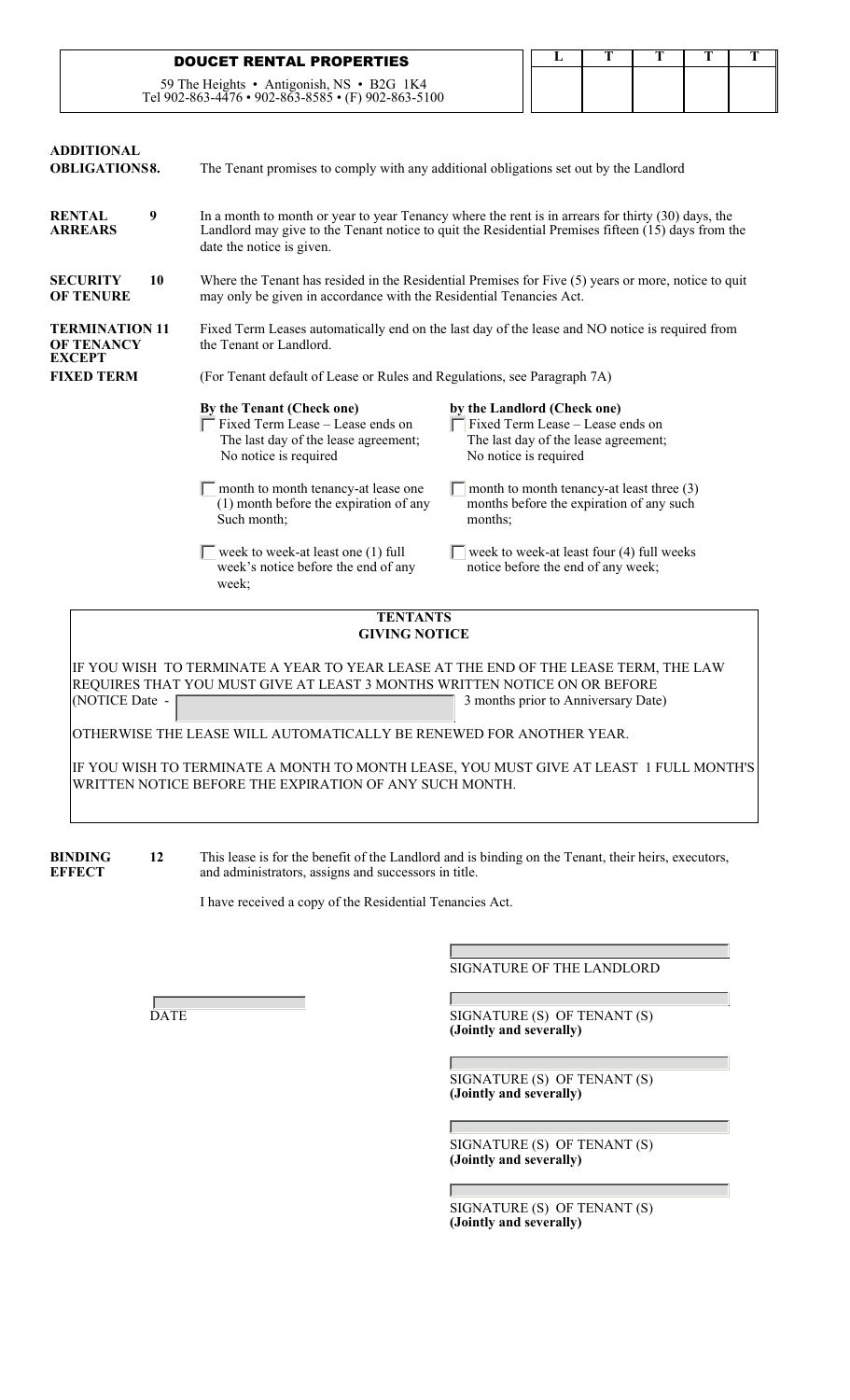### **DOUCET RENTAL PROPERTIES**

59 The Heights • Antigonish, NS • B2G 1K4 Tel 902-863-4476 • 902-863-8585 • (F) 902-863-5100

# **RULES AND REGULATIONS**

#### RULES AND REGULATIONS 7A

| Occupancy                      | The Premises shall be occupied by those persons whose names appears on the lease and no other<br>without written permission of the Landlord. Which permission can be refused by the Landlord. Talking<br>boarders or roomers is not permitted.                                                                                                                                                                                                                                                                                                                                                                                                                                                                                                                                                                                                                                                                                                                       |
|--------------------------------|----------------------------------------------------------------------------------------------------------------------------------------------------------------------------------------------------------------------------------------------------------------------------------------------------------------------------------------------------------------------------------------------------------------------------------------------------------------------------------------------------------------------------------------------------------------------------------------------------------------------------------------------------------------------------------------------------------------------------------------------------------------------------------------------------------------------------------------------------------------------------------------------------------------------------------------------------------------------|
| Garbage                        | Garbage is to be disposed of as directed in notices posted by the Landlord. The following is how                                                                                                                                                                                                                                                                                                                                                                                                                                                                                                                                                                                                                                                                                                                                                                                                                                                                     |
|                                | refuse is to be disposed of in this building:<br>(A) A green compost receptacle will be placed outside of the building for you to place your food scraps into<br>(B) All non-refundable Plastic containers, bags, cans etc; will need to be put into clear bags and placed outside<br>in the containers provided every 2 <sup>nd</sup> Monday/Wed. for pick-up. The schedule for pick-up is enclosed. **DO<br>NOT PUT THIS GARBAGE OUT EVERYMONDAY/WEDNESDAYIT IS ONLY TO BE PLACED<br>OUTSIDE ON EVERY 2 <sup>nd</sup> MONDAY/WEDNESDAY.<br>(C) All cardboards and paper garbage can be recycled.<br>(D) Refundable recyclables (beer bottles, water bottles etc) maybe returned to the enviro-depot for refund.<br>(E) All remaining garbage is to be placed in the containers provided.                                                                                                                                                                           |
| <b>Noise</b>                   | The Tenant, members of his family, his guests, visitors, or servant shall not make or permit loud and<br>3<br>improper noise (including music played too loudly) in the Building or do anything that would reasonably<br>annoy, disturb or interfere with Tenants in other apartments in the Building. The Antigonish Noise bylaw<br>must be adhered to.                                                                                                                                                                                                                                                                                                                                                                                                                                                                                                                                                                                                             |
| Parking                        | Vehicles of Tenants shall be so parked so as not to impair or interfere with access to and from other<br>parking spaces of the exits or entrances from or to parking areas and shall comply with parking traffic signs. If<br>required by the Landlord, the Tenant will affix a sticker or other identification upon his vehicle. Such vehicle<br>is parked entirely at the risk of the Tenant. The Landlord assumes no responsibility whatsoever for loss or<br>damage due to fires, theft, collision, or otherwise to the vehicle or its content however caused. The parking<br>space of the Tenant shall not be used for storage purpose nor for the parking of a trailer, mobile home or boat,<br>without the prior written authority of the Landlord. The repairing or washing of vehicles shall not carried out<br>except in an area or areas as the Landlord shall from time to time designate. Each apartment has one (1)<br>parking space allotted to them. |
| Washer &                       | If washing and drying machines are provided for use of the Tenants, it is only for the use of the<br>5                                                                                                                                                                                                                                                                                                                                                                                                                                                                                                                                                                                                                                                                                                                                                                                                                                                               |
| <b>Dryer</b>                   | current tenants.                                                                                                                                                                                                                                                                                                                                                                                                                                                                                                                                                                                                                                                                                                                                                                                                                                                                                                                                                     |
| Decorating                     | The Tenant shall not paint, paper or decorate any part of the premises without the written consent of<br>6<br>the Landlord.                                                                                                                                                                                                                                                                                                                                                                                                                                                                                                                                                                                                                                                                                                                                                                                                                                          |
| Wall<br><b>Hangings</b>        | The tenant shall not use stickers on the walls for the purpose of hanging pictures, etc. any such use<br>7<br>will result in a charge of \$5.00 per sticker upon vacating the Premises. Picture nails are to be used for which<br>there will be no charge when applied in a reasonable manner and quantity.                                                                                                                                                                                                                                                                                                                                                                                                                                                                                                                                                                                                                                                          |
| T.V.                           | The Landlord is not obligated to provide television service. No television antenna installation shall be<br>8<br>made other than the master antenna and/or cable service currently in existence within the Premises.                                                                                                                                                                                                                                                                                                                                                                                                                                                                                                                                                                                                                                                                                                                                                 |
| <b>Moving</b>                  | 9<br>The Tenant will be held responsible for any damage to the building caused by moving furniture in or<br>out of the Apartment. The Tenant shall not move heavy furniture over floors of apartments, halls, landings or<br>stairs as to mark same. The Landlord shall not be responsible for any damages caused to the Tenants furniture<br>or effects while being transported or conveyed to and from the said apartment, whether by the Landlord's<br>employees or by others.                                                                                                                                                                                                                                                                                                                                                                                                                                                                                    |
| <b>Windows</b>                 | No outside clotheslines, radio, aerials or TV antennas or air conditioners shall be erected by a tenant.<br>10<br>Nothing shall be placed on the outside of the window sills or projections. No washing or clothing shall be hung<br>from the windows of any apartment.                                                                                                                                                                                                                                                                                                                                                                                                                                                                                                                                                                                                                                                                                              |
| <b>Glass</b>                   | All glass, locks and trimmings in or upon the doors and windows of the Apartment shall be kept<br>11<br>whole, and whenever any part thereof shall become lost or broken the same shall be immediately replaced or<br>repaired by the landlord, to the satisfaction of the Landlord and such replacement and repairs shall be paid for<br>by the tenant.                                                                                                                                                                                                                                                                                                                                                                                                                                                                                                                                                                                                             |
| Windows-<br><b>Patio Doors</b> | All tenants must observe strict care not to allow their windows to remain open so as to admit rain or<br>12<br>snow and cold air which could freeze the heating pipes or water pipes. For any injury caused to the property of<br>the Landlord or the property of other Tenants by such carelessness, the Tenant neglecting this rule will be held<br>responsible.                                                                                                                                                                                                                                                                                                                                                                                                                                                                                                                                                                                                   |
| Water                          | All Tenants agree not to leave water running in the bathroom, kitchen or elsewhere in the Apartment<br>13<br>and that the said Tenant shall be responsible for any damage caused by the failure to shut off any water faucet,<br>tap, etc. whether to the building or to other occupants of same and their furniture and fixtures.                                                                                                                                                                                                                                                                                                                                                                                                                                                                                                                                                                                                                                   |
| Window                         | 14<br>No object shall be placed on the outside window sill or thrown out of the windows, or other openings                                                                                                                                                                                                                                                                                                                                                                                                                                                                                                                                                                                                                                                                                                                                                                                                                                                           |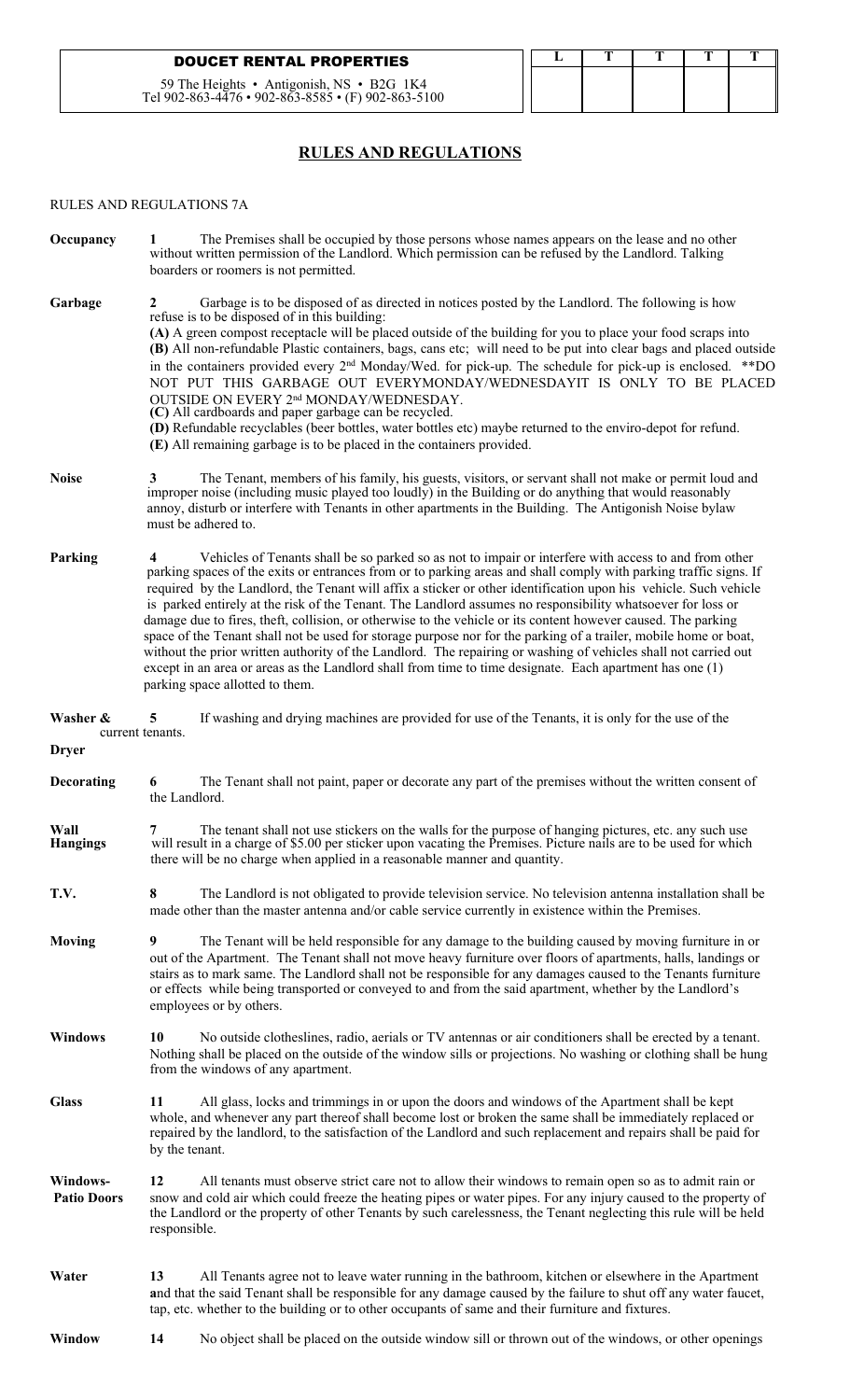|                                                                 |                                                                                                                                                                                                                                                                                                                                                                                                                                                                                                                                                                                                                                                                                                                                                                                                                       |                                                                                                                                                                                                                                                                                                                                                                                                                                                                                                                                                                                                | <b>DOUCET RENTAL PROPERTIES</b>                                       |  |  |  |  |  |  |  |  |  |  | L | T | T                                                                                           | T                                                                                                                                                                                                                    | T |
|-----------------------------------------------------------------|-----------------------------------------------------------------------------------------------------------------------------------------------------------------------------------------------------------------------------------------------------------------------------------------------------------------------------------------------------------------------------------------------------------------------------------------------------------------------------------------------------------------------------------------------------------------------------------------------------------------------------------------------------------------------------------------------------------------------------------------------------------------------------------------------------------------------|------------------------------------------------------------------------------------------------------------------------------------------------------------------------------------------------------------------------------------------------------------------------------------------------------------------------------------------------------------------------------------------------------------------------------------------------------------------------------------------------------------------------------------------------------------------------------------------------|-----------------------------------------------------------------------|--|--|--|--|--|--|--|--|--|--|---|---|---------------------------------------------------------------------------------------------|----------------------------------------------------------------------------------------------------------------------------------------------------------------------------------------------------------------------|---|
|                                                                 | Tel 902-863-4476 • 902-863-8585 • (F) 902-863-5100                                                                                                                                                                                                                                                                                                                                                                                                                                                                                                                                                                                                                                                                                                                                                                    |                                                                                                                                                                                                                                                                                                                                                                                                                                                                                                                                                                                                | 59 The Heights • Antigonish, NS • B2G 1K4                             |  |  |  |  |  |  |  |  |  |  |   |   |                                                                                             |                                                                                                                                                                                                                      |   |
|                                                                 | the Tenant. Window Blinds are provided by the landlord. No flags shall be hung in windows.                                                                                                                                                                                                                                                                                                                                                                                                                                                                                                                                                                                                                                                                                                                            |                                                                                                                                                                                                                                                                                                                                                                                                                                                                                                                                                                                                |                                                                       |  |  |  |  |  |  |  |  |  |  |   |   |                                                                                             | or down into the courts or gardens of the building by the Tenant, family servants, quests, invitees or agents of                                                                                                     |   |
| Fridges &<br><b>Stoves</b>                                      | 15<br>order by the tenant. The tenant is responsible for any damage to this equipment, reasonable wear and<br>will be charged to the tenant to pay for cleaning of each appliance.                                                                                                                                                                                                                                                                                                                                                                                                                                                                                                                                                                                                                                    |                                                                                                                                                                                                                                                                                                                                                                                                                                                                                                                                                                                                |                                                                       |  |  |  |  |  |  |  |  |  |  |   |   | The electric stove and refrigerator in the apartment must be kept clean and in good working | tear excepted. These items must be 100% cleaned by tenant upon vacating or a \$100.00 charge per appliance                                                                                                           |   |
| <b>Bicycles</b>                                                 | 16                                                                                                                                                                                                                                                                                                                                                                                                                                                                                                                                                                                                                                                                                                                                                                                                                    |                                                                                                                                                                                                                                                                                                                                                                                                                                                                                                                                                                                                | Bicycles are to be kept only in the designated area outside the unit. |  |  |  |  |  |  |  |  |  |  |   |   |                                                                                             |                                                                                                                                                                                                                      |   |
| <b>Public Area</b>                                              | 17                                                                                                                                                                                                                                                                                                                                                                                                                                                                                                                                                                                                                                                                                                                                                                                                                    | The Tenant shall not place or allow to be placed bicycles, or other personal property in-public areas or<br>on sidewalks, nor shall articles be permitted to remain outside areas overnight or when not is use. Personal<br>property left in public areas maybe removed and disposed of by the Landlord.                                                                                                                                                                                                                                                                                       |                                                                       |  |  |  |  |  |  |  |  |  |  |   |   |                                                                                             |                                                                                                                                                                                                                      |   |
| <b>Telephone</b>                                                | 18<br>without the consent of the Landlord.                                                                                                                                                                                                                                                                                                                                                                                                                                                                                                                                                                                                                                                                                                                                                                            |                                                                                                                                                                                                                                                                                                                                                                                                                                                                                                                                                                                                |                                                                       |  |  |  |  |  |  |  |  |  |  |   |   |                                                                                             | No additional telephone, electrical or cable T.V. outlets are to be installed within the Apartment                                                                                                                   |   |
| <b>Additional</b><br><b>Rules</b>                               | 19                                                                                                                                                                                                                                                                                                                                                                                                                                                                                                                                                                                                                                                                                                                                                                                                                    | The Landlord shall have the right to make such other and further reasonable rules and regulations as<br>in his judgment my from time to time be needed for the safety, care and cleanliness of the apartment and the<br>building and for preservation of good order therein and they shall be kept and observed by the Tenant, their<br>families, visitors, guests, clerks, servants and agents. Such other further regulations shall become effective and<br>binding upon the Tenant and prominently posted and displayed in the building or distributed to the residents of<br>the building. |                                                                       |  |  |  |  |  |  |  |  |  |  |   |   |                                                                                             |                                                                                                                                                                                                                      |   |
| Common<br><b>Areas</b>                                          | 20                                                                                                                                                                                                                                                                                                                                                                                                                                                                                                                                                                                                                                                                                                                                                                                                                    | The Tenant shall have the right in common with the landlord and its agents and other occupants of<br>the Building to use the entrance, and laundry facilities but such use shall be according to the Rules and<br>Regulations made by the Landlord. The Landlord shall not be liable for any damage suffered by any person<br>using such public areas. PROVIDED FURTHER that the Landlord shall have the right to limit access to the<br>Building by delivery service where such services, in the opinion of the Landlord, is not in the best interest of<br>the Building or its occupants.    |                                                                       |  |  |  |  |  |  |  |  |  |  |   |   |                                                                                             |                                                                                                                                                                                                                      |   |
| <b>Pets</b>                                                     | 21<br>to visit the building or the Residential Premises.                                                                                                                                                                                                                                                                                                                                                                                                                                                                                                                                                                                                                                                                                                                                                              |                                                                                                                                                                                                                                                                                                                                                                                                                                                                                                                                                                                                |                                                                       |  |  |  |  |  |  |  |  |  |  |   |   |                                                                                             | No cats, dogs, snakes, rodents or pets of any kind shall under any circumstances be kept in or allowed                                                                                                               |   |
| <b>Termination</b><br><b>Or Default</b>                         | 22                                                                                                                                                                                                                                                                                                                                                                                                                                                                                                                                                                                                                                                                                                                                                                                                                    | The Tenant agrees that the Landlord may give the Tenant written notice to quit the Premises within<br>fifteen (15) days from the date of the Notice, where the tenant is in default of this Lease, or the Rules and<br>Regulations. At such time the Tenant agrees to pay all outstanding rent for the balance of the lease term, plus a<br>flat fee of Three Hundred Dollars (\$300.00) for administration of the default and early termination. The Tenant<br>agrees to deliver up possession on or before the date specified is such notice.                                                |                                                                       |  |  |  |  |  |  |  |  |  |  |   |   |                                                                                             |                                                                                                                                                                                                                      |   |
| <b>Termination</b><br>For Destruction time of such destruction. | 23                                                                                                                                                                                                                                                                                                                                                                                                                                                                                                                                                                                                                                                                                                                                                                                                                    |                                                                                                                                                                                                                                                                                                                                                                                                                                                                                                                                                                                                |                                                                       |  |  |  |  |  |  |  |  |  |  |   |   |                                                                                             | The Tenant agrees that in the case of the destruction of the Apartment the Lease shall terminate at the                                                                                                              |   |
| Government<br><b>Regulations</b>                                | 24<br>jurisdiction.                                                                                                                                                                                                                                                                                                                                                                                                                                                                                                                                                                                                                                                                                                                                                                                                   |                                                                                                                                                                                                                                                                                                                                                                                                                                                                                                                                                                                                |                                                                       |  |  |  |  |  |  |  |  |  |  |   |   |                                                                                             | The Tenant will comply with all requirement of any governmental or administrative body that has                                                                                                                      |   |
| Waste                                                           | 25                                                                                                                                                                                                                                                                                                                                                                                                                                                                                                                                                                                                                                                                                                                                                                                                                    |                                                                                                                                                                                                                                                                                                                                                                                                                                                                                                                                                                                                |                                                                       |  |  |  |  |  |  |  |  |  |  |   |   | The Tenant will commit no waste. ex: propping entry doors open, running water needlessly    |                                                                                                                                                                                                                      |   |
| Prejudice                                                       | 26<br>the building.                                                                                                                                                                                                                                                                                                                                                                                                                                                                                                                                                                                                                                                                                                                                                                                                   |                                                                                                                                                                                                                                                                                                                                                                                                                                                                                                                                                                                                |                                                                       |  |  |  |  |  |  |  |  |  |  |   |   |                                                                                             | The Tenant will commit no act nor permit anything to be done which would increase the risk of fire<br>or which might in any way increase premiums payable for such insurance which the landlord may place upon       |   |
| Notice of<br>Defect or<br>Accident                              | 27<br>heating, electrical equipment, appliances and telephone and plumbing fixtures.                                                                                                                                                                                                                                                                                                                                                                                                                                                                                                                                                                                                                                                                                                                                  |                                                                                                                                                                                                                                                                                                                                                                                                                                                                                                                                                                                                |                                                                       |  |  |  |  |  |  |  |  |  |  |   |   |                                                                                             | The Tenant will give to the Landlord prompt written notice of any accident or any defect in the<br>Premises, the Building or equipment and, so as not to restrict the generality of the forgoing in the water pipes, |   |
| No To<br><b>Remove</b><br><b>Effects</b>                        | 28<br>from the Premises until all rent due or to become due is fully paid                                                                                                                                                                                                                                                                                                                                                                                                                                                                                                                                                                                                                                                                                                                                             |                                                                                                                                                                                                                                                                                                                                                                                                                                                                                                                                                                                                |                                                                       |  |  |  |  |  |  |  |  |  |  |   |   |                                                                                             | The Tenant will not, without the Landlord's approval, remove any of the Tenant's fixtures or chattels                                                                                                                |   |
| <b>Indemnification 29</b>                                       |                                                                                                                                                                                                                                                                                                                                                                                                                                                                                                                                                                                                                                                                                                                                                                                                                       | The Tenant will indemnify and save harmless the landlord of and from all liabilities, fines, suits,<br>demands actions or claims of any kind to which the Landlord shall or may become liable for or by reason of<br>any breach by the Tenant of any provision hereof or by reason of any act, neglect on the part of the tenant, his<br>family, household, visitors, servants, agents or guests. This obligation shall survive the termination of this<br>Lease notwithstanding any provision herein of the contrary.                                                                         |                                                                       |  |  |  |  |  |  |  |  |  |  |   |   |                                                                                             |                                                                                                                                                                                                                      |   |
| <b>Limitation of</b><br>Liability                               | The Tenant agrees that the landlord shall not in any event whatsoever be liable or responsible in any<br>30<br>way for the personal injury or death that may be suffered or sustained by this Tenant or any employee of the<br>Tenant or any member of the Tenant's family or any other person who may be in or near the building or for<br>any loss of or damage or injury to any property belonging to the Tenant or his family of his family or to any<br>other person while such property is in or near the Building and in particular (but without limiting the generality<br>of the foregoing) the Landlord shall not be liable for any damage to any such property caused by steam, water,<br>rain or snow which may leak or enter into issue or flow any part of the said building, or from the water, steam, |                                                                                                                                                                                                                                                                                                                                                                                                                                                                                                                                                                                                |                                                                       |  |  |  |  |  |  |  |  |  |  |   |   |                                                                                             |                                                                                                                                                                                                                      |   |

sprinkler or drainage pipes or plumbing works of the same or from any other place or quarter or for any damage caused by or attributable to the condition or arrangement of any electrical or other wiring. Nor shall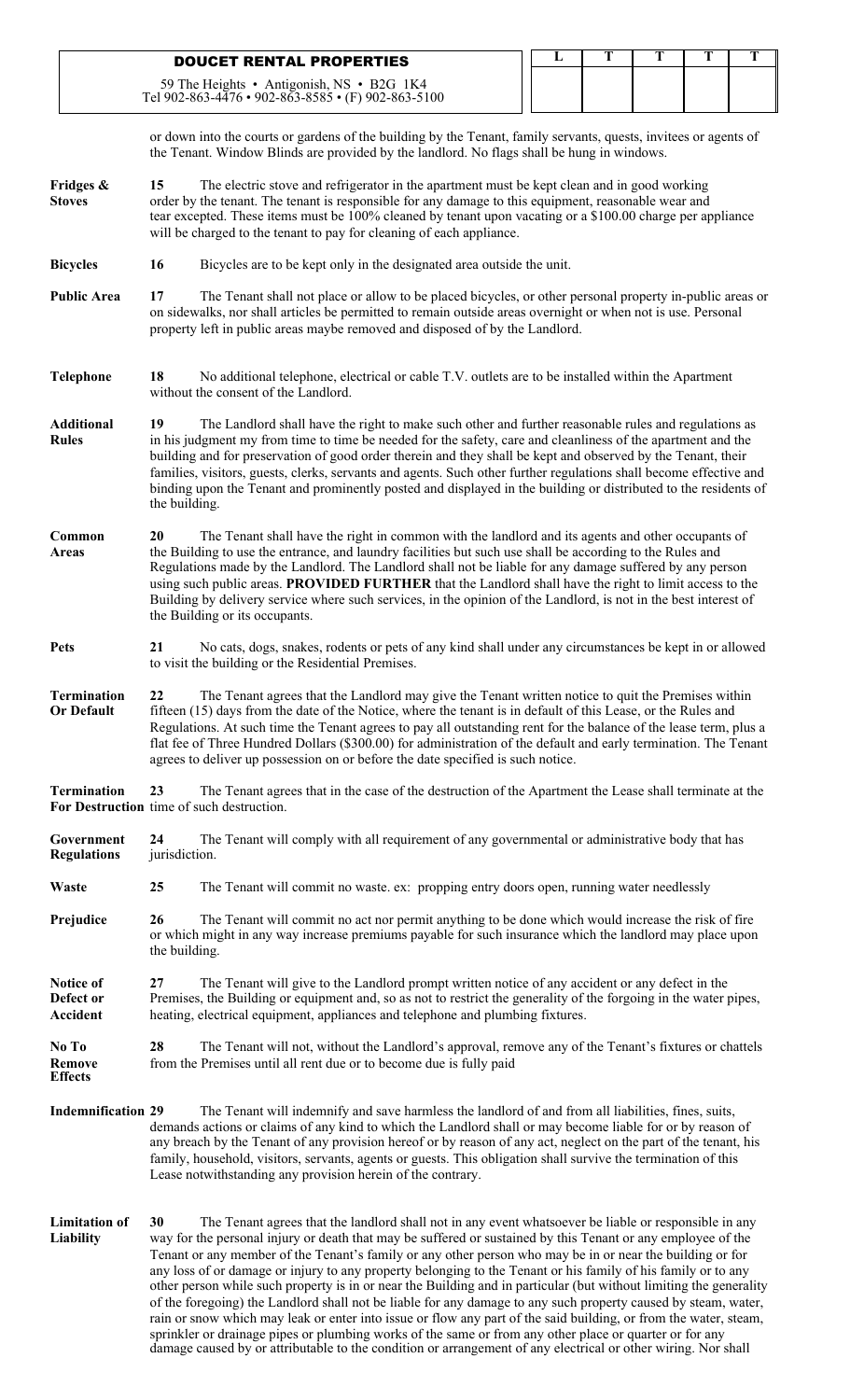| <b>DOUCET RENTAL PROPERTIES</b>                                                                 |  |  |  |
|-------------------------------------------------------------------------------------------------|--|--|--|
| 59 The Heights • Antigonish, NS • B2G 1K4<br>Tel 902-863-4476 • 902-863-8585 • (F) 902-863-5100 |  |  |  |

the Landlord be liable for any damage arising from acts or neglect of other occupants of the building, or of any owners or occupants of adjacent or contiguous property. Nor shall the landlord under any circumstances be liable for any damage in or near the Building including, but so as not to limit the generality of the foregoing, storage areas laundry rooms, play areas, or parking areas; or damage to any other area near the building or of the building arising from any other cause or reason whatsoever or for any personal injuries sustained by the Tenant or other persons or for any property lose however occurring or damage arising from any accident whatsoever and the Tenant shall have no right to any diminution of rent in any such cases. The Landlord shall not be liable for any damage arising by reasons of the use of any equipment, appliances or services that may from room time to time be made available to the tenant in or about the Building.

- **Drapery 31** The Tenant will use only white drapes or white curtains or those with white lining on the window. The window blinds are the property of the Landlord and are to be kept in good repair any damages will be at the expense of the tenant.
- **Waterbeds 32** Waterbeds shall not be used in the Premises or the building
- **Carpet 33** The Tenant shall maintain the carpets at the premises by vacuum cleaning same at regular intervals **Cleaning** and upon vacating the Premises shall have the carpets steam cleaned professionally, and must provide a receipt to verify same.
- **Assignment & 34** The tenant agrees that subletting or assignment of the Lease by the Tenant is **NOT PERMITTED**<br>**Subletting** without the prior written approval of the landlord. No subletting to any person under 19 years without the prior written approval of the landlord. No subletting to any person under 19 years of age and subletting is not permitted unless at least one tenant is present in the apartment. The tenant remains 100% responsible for any and all damages sustained to the premises while the sublet agreement is in place.

The Tenant agrees to pay the Landlord a fee of Twenty-Five Dollars (\$25.00) as Landlord's expense for the Tenant to assign this lease.

**Possession 36** On the termination of this Lease, the Tenant will peaceably and quietly deliver up possession of the apartment before 12:00 noon to the Landlord, and return all keys to the Landlord.

**Payment 37** The Tenant agrees to pay rent by a series of post-dated cheques to be held by the Landlord, Any payment returned for insufficient funds or other reason, will be charged an additional \$30.00 administration fee.

- **Use 38** The Tenant agrees to use the Premises as a private residential apartment and for no other purpose.
- **Notice 39** Any notice to the Landlord shall be sufficiently given if served personally to the Building Manager, or mailed to the office of the Landlord, and to the Tenant if delivered or mailed to the Residential premises
- **Smoking** 40 Absolutely no smoking in the building
- **Inspection 41** An Inspection Report is required. The first tenant taking occupancy of the apartment will **Report** complete this inspection and it will be binding on all tenants in said apartment. complete this inspection and it will be binding on all tenants in said apartment.

**Cleaning 42** No damage deposit will be returned until the apartment is vacated by all tenants and is cleaned to the satisfaction of the landlord. There will be charges applied if the cleaning is not completed including but not limited to:

> (a) Bathtubs/ Shower -\$100.00 (b) Toilet - \$50.00  $\text{C}$  Stove/Oven - \$100.00 (d) Refrigerator - \$100.00

**Damage & 43** The tenant accepts Appendix B as the fee guide to determine charges leveled in the event their **Cleaning fee** apartment sustains damages. Including a cleaning fee schedule if the apartment is not appropriately cleaned Schedule upon vacancy. This become part of the lease. upon vacancy. This become part of the lease.